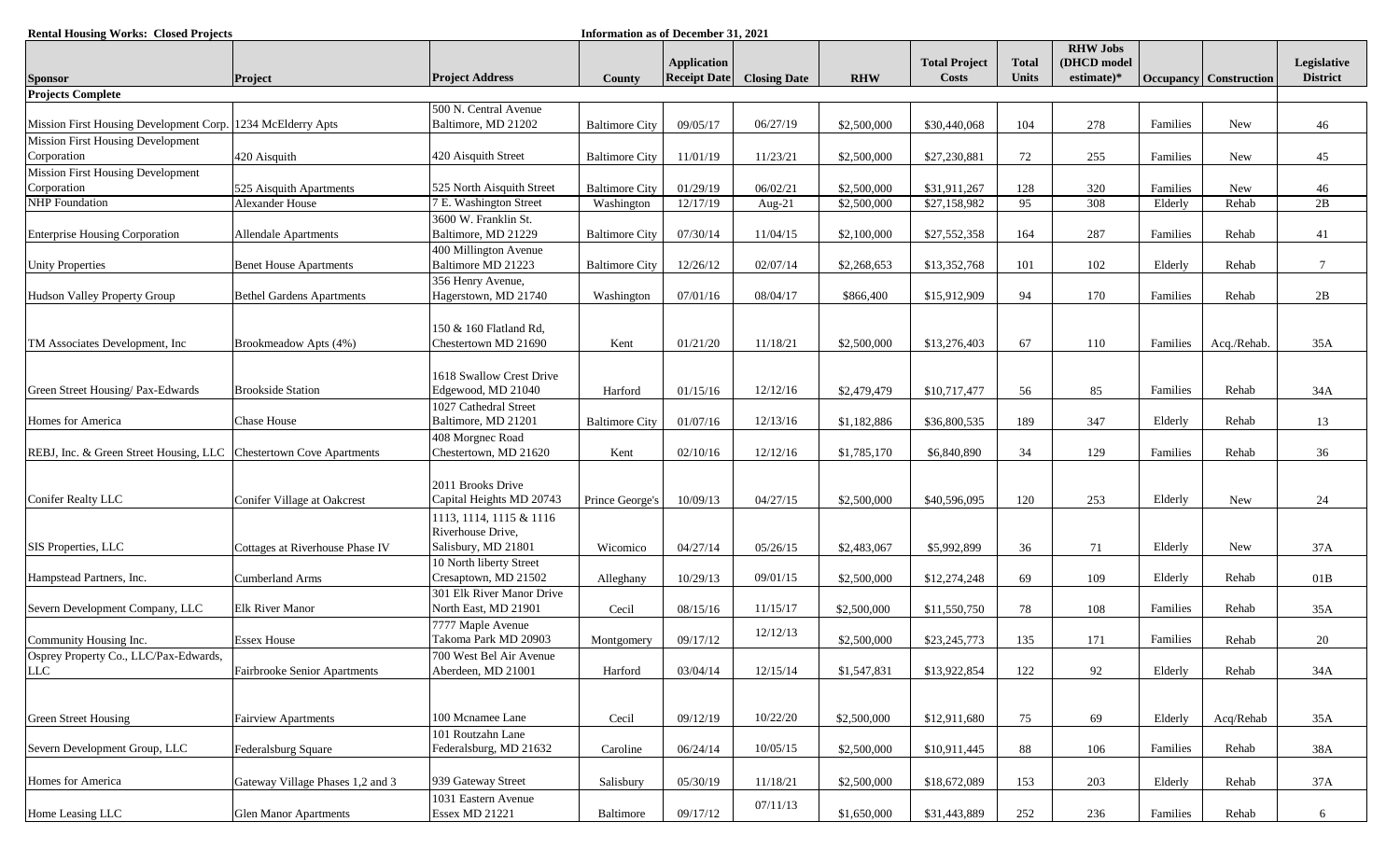| Pennrose Properties LLC                                               | Glenarden Phase 2A                                    | 8405 Hamlin Street, Lanham,<br>MD 20703               | Prince George's       | 06/26/18 | 12/17/19 | \$2,500,000 | \$14,775,251 | 55  | 139 | Elderly  | <b>New</b> | 24      |
|-----------------------------------------------------------------------|-------------------------------------------------------|-------------------------------------------------------|-----------------------|----------|----------|-------------|--------------|-----|-----|----------|------------|---------|
| CSI Support & Development, Inc.                                       | Golden Ring Cooperative Apartments                    | 8620 Kelso Drive<br>Essex, MD 21221                   | <b>Baltimore</b>      | 03/03/16 | 01/10/17 | \$1,950,000 | \$20,499,293 | 153 | 129 | Elderly  | Rehab      | 6       |
| ReBuild Metro, Inc.                                                   | Greenmount & Chase                                    | 700 East Chase Street and<br>1107-1111 Greenmount     | Baltimore             | 09/09/15 | 07/24/19 | \$2,425,000 | \$16,582,279 | 60  | 142 | Families | New        | 45      |
| Pax Edwards, LLC                                                      | <b>Hamilton Station</b>                               | 33 Hamilton Ave                                       | Frederick             | 10/21/19 | 06/21/21 | \$2,500,000 | \$24,370,163 | 80  | 236 | Families | New        | 3A      |
| Housing Commission of Anne Arundel                                    | <b>HCAAC</b> Freetown Village Apartments              | 7820 Darrell Henry Court                              |                       |          |          |             |              |     |     |          | Rehab      |         |
| County                                                                |                                                       | Pasadena, MD 21122                                    | Anne Arundel          | 08/10/16 | 05/31/18 | \$2,500,000 | \$42,487,321 | 173 | 219 | Families |            | 31A     |
| Telesis Baltimore Corp.                                               | Henrietta Lacks Village III                           | 411 New Pittsburg Ave                                 | <b>Baltimore Cnty</b> | 03/30/20 | 12/17/20 | \$2,350,000 | \$10,497,687 | 36  | 78  | Families | Acq/Rehab  | 6       |
| <b>Enterprise Community Development</b>                               | Hickory Ridge Rehab 2020                              | 10799 Hickory Ridge Road                              | Howard                | 12/30/19 | 12/17/20 | \$2,200,000 | \$37,426,840 | 108 | 172 | Families | Acq/Rehab  | 12      |
|                                                                       |                                                       | 515 Thayer Road, Silver<br>Spring, MD 20910           |                       |          |          |             |              |     |     |          |            |         |
| Montgomery Housing Partnership                                        | Hillbrooke Tower                                      | 4902 Parkton Court                                    | Montgomery            | 09/10/18 | 01/31/21 | \$2,500,000 | \$17,993,770 | 55  | 168 | Families | Acq/Rehab  | 20      |
| Landex Development                                                    | Hillside Park Apartments                              | Baltimore, MD 21229                                   | <b>Baltimore City</b> | 07/14/16 | 12/12/17 | \$2,082,919 | \$21,141,071 | 94  | 164 | Families | Rehab      | 44      |
| MHP, INC                                                              | Hillwood Manor                                        | 1100 Linden Avenue Takoma<br>Park, MD 20912           | Montgomery            | 06/05/20 | 12/30/21 | \$2,500,000 | \$33,622,250 | 96  | 290 | Families | Rehab      | 20      |
| <b>NHP</b> Foundation                                                 | Hollander Ridge                                       | <b>Scattered Sites</b>                                | <b>Baltimore City</b> | 02/15/19 | 04/29/20 | \$2,500,000 | \$35,536,020 | 94  | 235 | Families | Acq/Rehab  | Various |
| Homes for America, Inc.                                               | Homes at Oxon Hill                                    | 1313 Southern Ave, Oxen Hill<br>MD 20745              | Prince George's       | 03/05/20 | 12/09/21 | \$2,500,000 | \$36,566,010 | 163 | 369 | Elderly  | New        | 26      |
| Homes for America, Inc.                                               | Homes on Quaker Lane (formerly<br>Friends House)      | 17340 Quaker Lane<br>Sandy Spring, MD 20860           | Montgomery            | 07/20/17 | 01/17/19 | \$2,500,000 | \$17,645,094 | 80  | 300 | Elderly  | New        | 8       |
| Home Partnership, Inc.                                                | Ivy Hills Townhomes and Apartments                    | 100 Ohio Street, Havre de<br>Grace, MD 21078          | Harford               | 01/03/18 | 11/14/19 | \$2,500,000 | \$16,665,834 | 37  | 96  | Families | New        | 34A     |
| Community Housing Partners Corporation J. Van Story Branch Apartments |                                                       | 11 W. 20th Street, Baltimore,<br>MD 21218             | <b>Baltimore City</b> | 01/29/18 | 11/30/18 | \$2,500,000 | \$73,012,299 | 350 | 711 | Elderly  | Acq/Rehab  | 43      |
| Michaels Development Group                                            | Key's Pointe - Phase 1B                               | 6301 Boston Street<br>Baltimore, MD 21224             | <b>Baltimore City</b> | 06/08/15 | 10/31/16 | \$493,823   | \$23,264,896 | 68  | 224 | Families | New        | 46      |
| <b>KM</b> Development Partners                                        | Knowles Manor Senior                                  | 3910 Knowles Manor                                    | Montgomery            | 04/18/18 | 08/28/20 | \$2,500,000 | \$33,143,076 | 94  | 357 | Elderly  | New        | 18      |
| Homes for America                                                     | <b>Leonard Apartments</b>                             | 800 Booth Street<br>Salisbury MD 21801                | Wicomico              | 09/26/12 | 07/25/13 | \$792,000   | \$6,154,125  | 66  | 63  | Families | Rehab      | 27A     |
| <b>Enterprise Housing Corporation</b>                                 | <b>Locust House Apartments</b>                        | 30 Locust Street<br>Westminster MD 21157              | Carroll               | 06/04/13 | 05/21/14 | \$2,500,000 | \$14,801,177 | 98  | 95  | Elderly  | Rehab      | 05A     |
| <b>AHC</b> Greater Baltimore                                          | Madera Apartments (aka Woodland<br>Apartments I & II) | 3503-3509 Woodland Ave<br>Baltimore, MD 21215         | <b>Baltimore City</b> | 06/02/14 | 07/22/15 | \$2,350,000 | \$7,989,287  | 47  | 78  | Families | Rehab      | 40      |
| Somerset Memorial Partners LLC                                        | <b>Memorial Apartments</b>                            | 301 McMechen Street<br>Baltimore MD 21217             | <b>Baltimore City</b> | 09/05/13 | 05/21/14 | \$2,500,000 | \$53,841,543 | 266 | 539 | Elderly  | Rehab      | 40      |
| SCG Development Parnters (Stratford<br>Capital Group)                 | Momentum at Shady Grove Metro                         | 16011 Redland Road<br>Derwood, MD 20855               | Montgomery            | 02/13/17 | 06/30/18 | \$2,500,000 | \$36,397,870 | 110 | 287 | Families | New        | 19      |
| The Community Builders, Inc.                                          | <b>Monument East</b>                                  | 633 Aisquith Street<br>Baltimore, MD 21202            | <b>Baltimore City</b> | 04/24/17 | 08/31/18 | \$2,500,000 | \$46,305,232 | 170 | 148 | Elderly  | Rehab      | 45      |
| Mission First Housing Development Corp. Mount Jezreel Senior Housing  |                                                       | 420 University Boulevard E<br>Silver Spring, MD 20901 | Montgomery            | 11/02/14 | 04/13/17 | \$1,850,000 | \$18,613,636 | 75  | 221 | Elderly  | New        | 20      |
| Pennrose, $LLC$                                                       | Newtowne 20                                           | 800-1214 Newtowne Drive                               | Anne Arundel          | 02/28/19 | 12/22/20 | \$2,500,000 | \$25,475,271 | 78  | 228 | Families | New        | 30A     |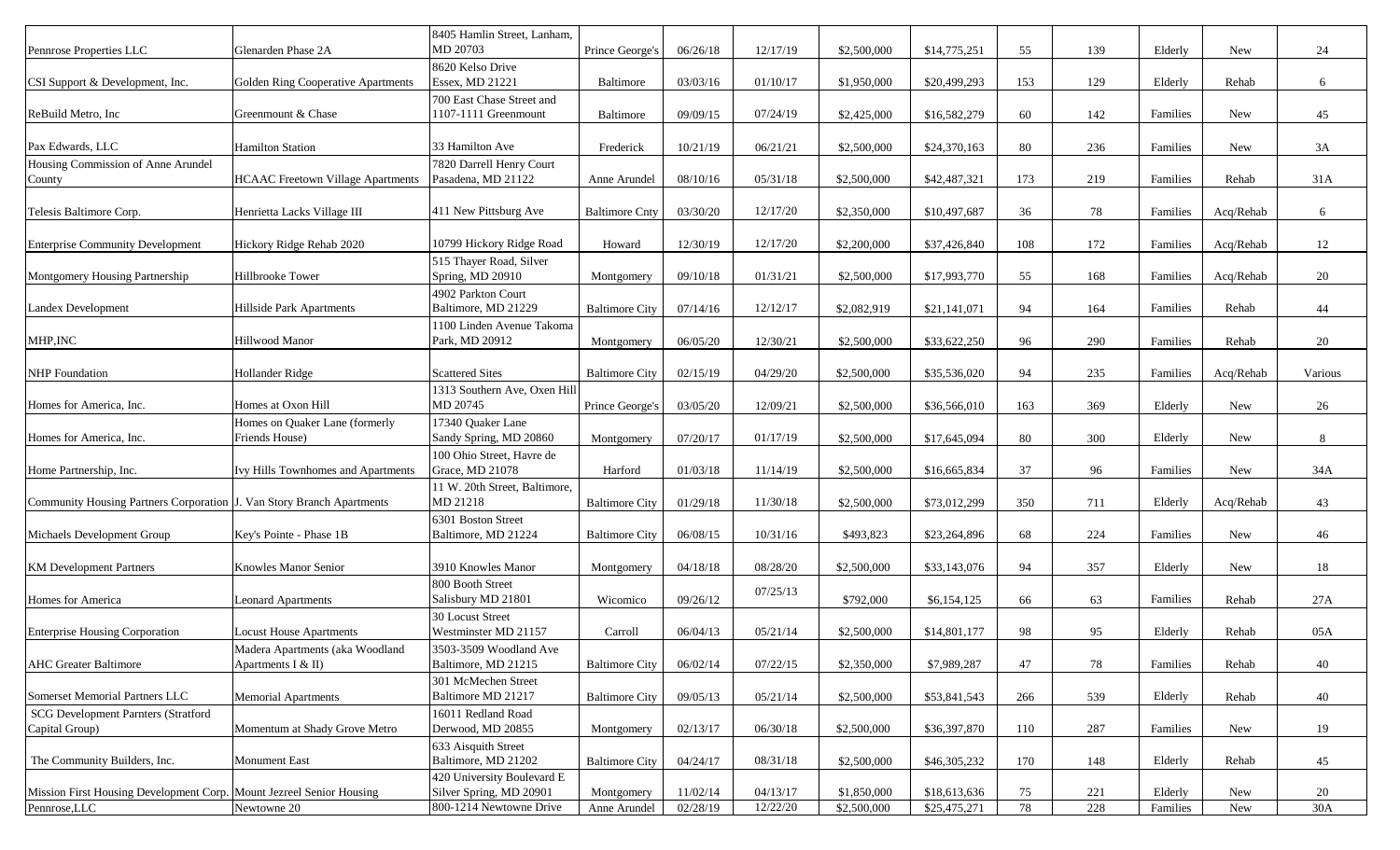| Home Partnership of Cecil Co &     |                                   | 214 North Street<br>Elkton MD 21921                     |                       |          | 12/12/13 |             |              |     |     |          |             |     |
|------------------------------------|-----------------------------------|---------------------------------------------------------|-----------------------|----------|----------|-------------|--------------|-----|-----|----------|-------------|-----|
| <b>Community Builders</b>          | North Street Apartments           |                                                         | Cecil                 | 08/26/13 |          | \$2,500,000 | \$11,100,207 | 53  | 108 | Elderly  | New         | 35A |
|                                    |                                   | Ballenger Creek Pike@ Wild<br>Plum Drive, Frederick, MD |                       |          |          |             |              |     |     |          |             |     |
| <b>Orchard Development</b>         | Orchard Park at Ballenger Run     | 21701                                                   | Frederick             | 11/30/17 | 08/07/18 | \$1,275,000 | \$65,092,369 | 210 | 210 | Families | <b>New</b>  | 03B |
|                                    |                                   | 4300 Maple Shade Drive                                  |                       |          |          |             |              |     |     |          |             |     |
| Pennrose Properties LLC            | Orchard Ridge Rental Phase IV     | Baltimore MD 21213                                      | <b>Baltimore City</b> | 07/24/12 | 09/19/13 | \$2,500,000 | \$15,593,787 | 64  | 145 | Families | New         | 45  |
|                                    |                                   | 400 E. Church Street,                                   |                       |          |          |             |              |     |     |          |             |     |
| Equity Plus Manager, LLC           | Ox Fibre Brush Factory            | Frederick, MD 21701                                     | Frederick             | 07/11/18 | 03/23/20 | \$500,000   | \$28,661,910 | 83  | 301 | Families | Acq/Rehab   | 3A  |
|                                    |                                   | 4202 58th Avenue                                        |                       |          |          |             |              |     |     |          |             |     |
| <b>Shelter Development</b>         | Park View at Bladensburg          | Bladensburg MD 20710                                    | Prince George's       | 05/24/12 | 11/15/12 | \$250,000   | \$10,096,700 | 101 | 73  | Elderly  | Rehab       | 47  |
|                                    |                                   | 4803 Tamarind Road,                                     |                       |          |          |             |              |     |     |          |             |     |
| Enterprise Homes, Inc              | Park View at Coldspring           | Baltimore, MD 21209                                     | <b>Baltimore City</b> | 03/15/19 | 02/04/20 | \$1,075,000 | \$16,357,107 | 99  | 234 | Elderly  | Acq/Rehab   | 41  |
|                                    |                                   | 6391 Rowanberry Drive                                   |                       |          |          |             |              |     |     |          |             |     |
| <b>Shelter Development</b>         | Park View at Colonial Landing     | Elkridge MD 21075                                       | Howard                | 07/17/12 | 11/07/12 | \$250,000   | \$8,807,254  | 100 | 65  | Elderly  | Rehab       | 12A |
|                                    |                                   | 8720 Ridge Road                                         |                       |          |          |             |              |     |     |          |             |     |
| Shelter Development LLC            | Park View at Ellicott City I      | Ellicott City MD 21043                                  | Howard                | 02/03/14 | 12/15/14 | \$772,000   | \$7,991,865  | 81  | 62  | Elderly  | Rehab       | 09B |
| Enterprise Homes, Inc              | Park View at Ellicott City II     | 8700 Ridge Road                                         | Howard                | 12/18/19 | 10/21/21 | \$2,500,000 | \$16,310,365 | 91  | 104 | Elderly  | Rehab       | 9B  |
| Enterprise Homes, Inc.             | Park View at Furnace Branch       | 7466 E Furnace Branch Rd                                | Anne Arundel          | 12/18/19 | 10/21/21 | \$2,500,000 | \$18,463,765 | 101 | 114 | Elderly  | Rehab       | 31A |
|                                    |                                   | 9010 Briarcroft Avenue                                  |                       |          |          |             |              |     |     |          |             |     |
| Shelter Development LLC            | Park View at Laurel II            | Laurel MD 20708                                         | Prince George's       | 03/28/13 | 02/27/14 | \$1,315,155 | \$9,970,901  | 105 | 74  | Elderly  | Rehab       | 01A |
| Enterprise Homes, Inc              | Park View at Snowden River        | 8610 Snowden River Pkwy                                 | Howard                | 12/19/19 | 10/21/21 | \$2,500,000 | \$15,797,611 | 100 | 98  | Elderly  | Rehab       | 13  |
|                                    |                                   | 4102 Taylor Avenue                                      |                       |          |          |             |              |     |     |          |             |     |
| Enterprise Homes Inc               | Park View at Taylor               | Nottingham, MD 21236                                    | <b>Baltimore Cnty</b> | 03/23/18 | 04/24/19 | \$2,500,000 | \$18,753,660 | 100 | 78  | Elderly  | Acq/Rehab   | 8   |
|                                    |                                   | 2020 Featherbed Lane                                    |                       |          |          |             |              |     |     |          |             |     |
| Enterprise Homes Inc               | Park View at Woodlawn             | Baltimore, MD 21207                                     | <b>Baltimore Cnty</b> | 03/23/18 | 05/21/19 | \$2,500,000 | \$15,908,680 | 101 | 76  | Elderly  | Acq/Rehab   | 44  |
|                                    |                                   | 5034 38th Avenue                                        |                       |          |          |             |              |     |     |          |             |     |
| Montgomery Housing Partnership     | Parkview Manor                    | Hyattsville, MD 20782                                   | Prince George's       | 08/03/16 | 05/31/18 | \$2,500,000 | \$16,487,662 | 53  | 93  | Families | Rehab       | 22  |
|                                    |                                   | 7667 Maple Avenue                                       |                       |          | 02/28/13 |             |              |     |     |          |             |     |
| Montgomery Housing Partnership     | Parkview Towers                   | Silver Spring MD 20912                                  | Montgomery            | 05/14/12 |          | \$1,500,000 | \$23,572,539 | 125 | 199 | Families | Rehab       | 20  |
|                                    |                                   | 1600 N Baltimore Street,                                |                       |          |          |             |              |     |     |          |             |     |
| Osprey Property Company, LLC       | Parkway Overlook Apartments 4 LLC | Baltimore MD 21216                                      | <b>Baltimore City</b> | 06/17/20 | 7/1/21   | \$2,500,000 | \$20,446,192 | 118 | 211 | Families | Acq./Rehab. | 40  |
|                                    |                                   | Perry Point VA Hospital                                 |                       |          |          |             |              |     |     |          |             |     |
| H.E.L.P. Development               | Perry Point Village^              | Perryville, MD 21902                                    | Cecil                 | 04/07/16 | 05/01/17 | \$2,150,000 | \$23,324,148 | 75  | 221 | Families | New/Rehab   | 35A |
|                                    |                                   | 3801 Schnaper Drive                                     |                       |          |          |             |              |     |     |          |             |     |
| <b>Osprey Property Company</b>     | Pikeswood Park                    | Randallstown MD 21333                                   | Baltimore             | 11/15/12 | 07/24/12 | \$1,500,000 | \$16,534,690 | 140 | 106 | Families | Rehab       | 10  |
|                                    |                                   |                                                         |                       |          |          |             |              |     |     |          |             |     |
| Community Housing Partners/ French |                                   | 820 South Caton Avenue                                  |                       |          |          |             |              |     |     |          |             |     |
| Development Co.                    | <b>Primrose Place Apartments</b>  | Baltimore, MD 21229                                     | <b>Baltimore City</b> | 07/17/14 | 02/02/16 | \$1,529,314 | \$21,606,568 | 125 | 191 | Elderly  | Rehab       | 40  |
|                                    |                                   |                                                         |                       |          |          |             |              |     |     |          |             |     |
| <b>NHP</b> Foundation              | Princess Anne Townhomes           | 30475 Pine Knoll Drive                                  | Somerset              | 01/17/19 | 12/04/20 | \$212,000   | \$24,165,987 | 120 | 136 | Families | Acq/Rehab   | 38A |
|                                    |                                   | 3001 Queens Chapel Road                                 |                       |          |          |             |              |     |     |          |             |     |
| Stavrou Associates, Inc.           | Rainier Manor Phase II            | Mount Rainier MD 20712                                  | Prince George's       | 02/03/14 | 03/14/16 | \$2,500,000 | \$15,159,935 | 57  | 143 | Elderly  | New         | 47  |
|                                    |                                   |                                                         |                       |          |          |             |              |     |     |          |             |     |
| Pennrose, LLC                      | Renaissance Row                   | Park Heights and Rosewood                               | <b>Baltimore City</b> | 12/17/18 | 07/09/20 | \$2,500,000 | \$21,653,136 | 84  | 198 | Families | New         | 40  |
|                                    |                                   | 814 Thayer Avenue                                       |                       |          |          |             |              |     |     |          |             |     |
| <b>Landex Development</b>          | Residences at Thayer              | Silver Spring MD 20901                                  | Montgomery            | 06/18/12 | 05/08/13 | \$250,000   | \$18,439,724 | 52  | 152 | Families | New         | 20  |
|                                    |                                   | 302 - 310 Mansion Drive                                 |                       |          |          |             |              |     |     |          |             |     |
|                                    |                                   | Perryville MD 21903                                     |                       |          | 07/25/13 |             | \$6,242,439  |     |     |          |             |     |
| Conifer Realty LLC                 | Richmond Hill Point               |                                                         | Cecil                 | 08/02/12 |          | \$576,000   |              | 48  | 59  | Families | Rehab       | 34B |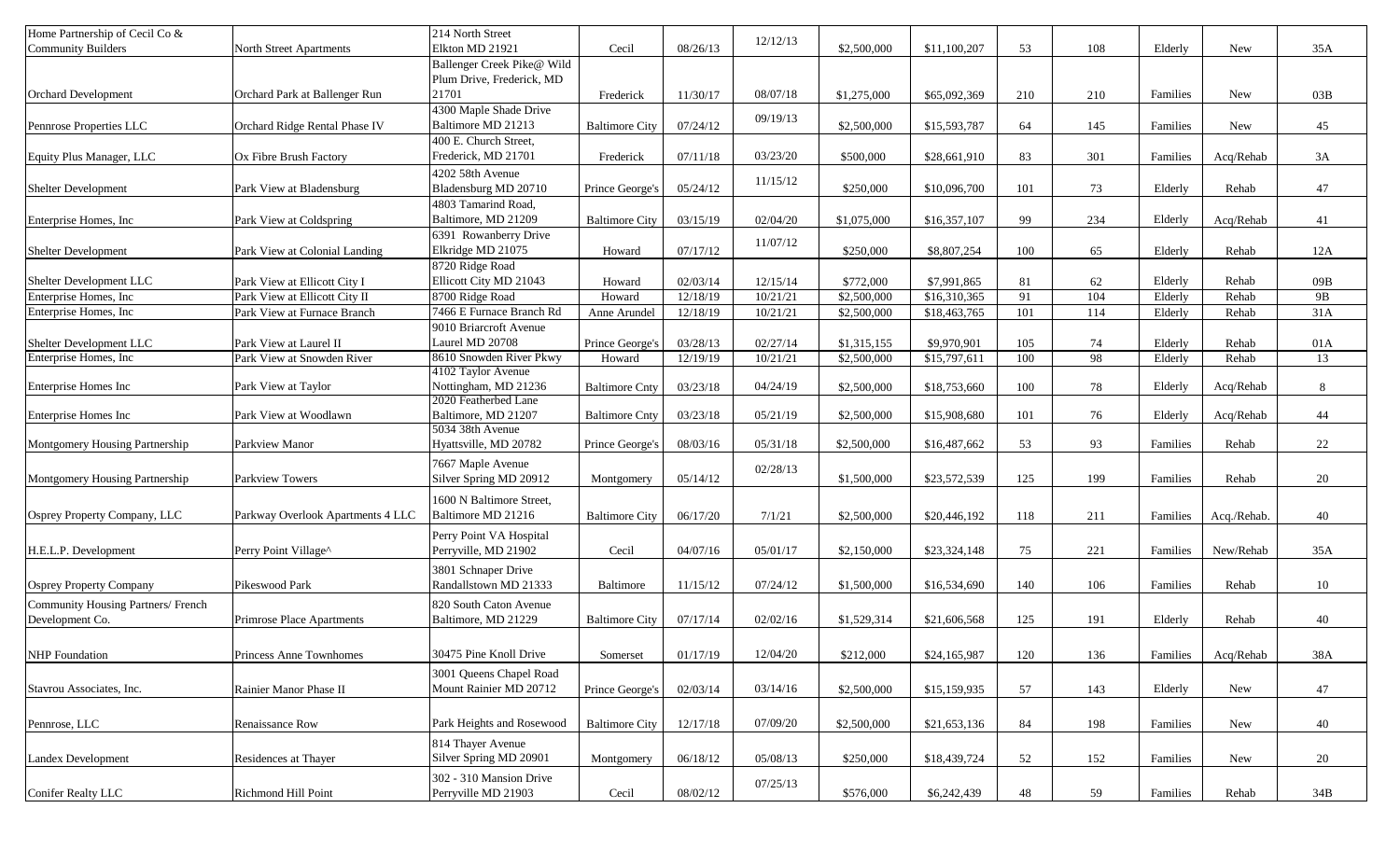|                                                                          |                                         | 46,50,52,56,58 Lamont       |                       |          |          |             |              |     |            |          |             |                 |
|--------------------------------------------------------------------------|-----------------------------------------|-----------------------------|-----------------------|----------|----------|-------------|--------------|-----|------------|----------|-------------|-----------------|
| Housing Authority of City of Cumberland River Bend Court                 |                                         | St./75,95,105,111 W.Oldtown | Alleghany             | 05/16/19 | 07/09/20 | \$400,000   | \$19,383,136 | 77  | 100        | Families | Acq/Rehab   | 1 <sup>C</sup>  |
|                                                                          |                                         | 220 Swale Avenue            |                       |          |          |             |              |     |            |          |             |                 |
| <b>Landex Development</b>                                                | <b>Riverfront Townhomes</b>             | Baltimore, MD 21225         | <b>Baltimore City</b> | 07/22/16 | 12/12/17 | \$1,000,000 | \$31,351,421 | 126 | 159        | Families | Rehab       | 46              |
|                                                                          |                                         | 5673 Furnace Avenue         |                       |          |          |             |              |     |            |          |             |                 |
| Riverwatch Elkridge, LLC                                                 | Riverwatch                              | Elkridge, MD 21075          | Howard                | 03/26/14 | 10/16/15 | \$2,500,000 | \$24,583,831 | 84  | 176        | Familly  | New         | 12A             |
|                                                                          |                                         |                             |                       |          |          |             |              |     |            |          |             |                 |
|                                                                          |                                         | 901 Druid Park Lake Drive   |                       |          |          |             |              |     |            | Families |             |                 |
| Pennrose Properties, LLC                                                 | <b>Riviera Apartments</b>               | Baltimore, MD 21217         | <b>Baltimore City</b> | 04/15/16 | 05/26/17 | \$2,500,000 | \$12,058,998 | 55  | 104        |          | Rehab       | 12A             |
| Pax Edwards, LLC                                                         | <b>Rosemont Gardens</b>                 | 2303 Winchester Street      | <b>Baltimore CIty</b> | 08/30/19 | 05/13/21 | \$2,500,000 | \$19,446,913 | 131 | 186        | Families | Acq./Rehab. | 40              |
|                                                                          |                                         | 740 Poplar Gove Street,     |                       |          |          |             |              |     |            |          |             |                 |
| Michaels Development Company                                             | <b>Rosemont Tower</b>                   | Baltimore, MD 21216         | <b>Baltimore City</b> | 01/31/18 | 11/22/19 | \$2,500,000 | \$51,953,852 | 203 | 368        | Elderly  | Acq/Rehab   | 40              |
|                                                                          |                                         | 818 S. Schumaker Drive,     |                       |          |          |             |              |     |            |          |             |                 |
| Leon N. Welner & Associates, Inc.                                        | Schumaker Place                         | Salisbury, MD 21804         | Wicomico              | 12/06/17 | 01/17/19 | \$340,000   | \$13,961,337 | 96  | 96         | Families | Rehab       | 38B             |
|                                                                          |                                         | 333 Seton Avenue            |                       |          | 12/16/13 |             |              |     |            |          |             |                 |
| Homes for America                                                        | Seton Village                           | Emmitsburg MD 21217         | Frederick             | 06/04/12 |          | \$1,500,000 | \$14,270,364 | 43  | 100        | Elderly  | New         | 04A             |
| Pax- Edwards, LLc & Buckeye                                              |                                         |                             |                       |          |          |             |              |     |            |          |             |                 |
| Development                                                              | Sharpe Square                           | 820 Motter Avenue           | Frederick             | 11/02/17 | 04/18/19 | \$2,500,000 | \$22,289,193 | 86  | 181        | Elderly  | New         | 3A              |
|                                                                          |                                         | 801 Sligo Avenue Silver     |                       |          |          |             |              |     |            |          |             |                 |
| Artspace Projects Inc                                                    | <b>Silver Spring Artspace</b>           | Spring, MD 20910            | Montgomery            | 11/21/17 | 06/28/19 | \$2,500,000 | \$29,459,204 | 68  | 272        | Families | New         | 20              |
|                                                                          |                                         | 935 Bonifant Street         |                       |          |          |             |              |     |            |          |             |                 |
| Montgomery Housing Partnership                                           | <b>Silver Spring Library Residences</b> | Silver Spring MD 20910      | Montgomery            | 06/21/13 | 10/15/14 | \$3,583,350 | \$44,825,722 | 149 | 434        | Elderly  | <b>New</b>  | 20              |
| Arlington Partnership for Affordable Hsg                                 | Snowden's Ridge Apartments              | 2105-A Harlequin Terrace    | Montgomery            | 02/21/20 | 12/21/20 | \$2,500,000 | \$39,981,740 | 87  | 226        | Families | Acq/Rehab   | 14              |
| The Woda Group & Housing Authority of                                    |                                         | 1400 East Monument Street   |                       |          |          |             |              |     |            |          |             |                 |
| <b>Baltimore City</b>                                                    | Somerset Extension                      | Baltimore, MD 21205         | <b>Baltimore City</b> | 09/14/16 | 12/24/19 | \$2,500,000 | \$20,020,245 | 64  | 192        | Families | Rehab       | 45              |
| Housing Authority of Calvert County &                                    |                                         | 60 Appeal Lane              |                       |          |          |             |              |     |            |          |             |                 |
| Osprey Property Co.                                                      | Southern Pines II                       | Lusby, MD 20657             | Calvert               | 12/16/15 | 12/12/16 | \$2,500,000 | \$14,913,934 | 67  | 226        | Elderly  | New         | 29C             |
|                                                                          |                                         | 46533 Valley Court          |                       |          |          |             |              |     |            |          |             |                 |
| Humphrey Development/HASMC                                               | <b>Spring Valley Apartments</b>         | Lexington Park MF 20653     | St. Mary's            | 07/18/12 | 07/25/13 | \$1,500,000 | \$16,004,031 | 128 | 148        | Families | Rehab       | 29B             |
|                                                                          |                                         | 1Whitehall Cir &60 Old      |                       |          |          |             |              |     |            |          |             |                 |
| REBJ, Inc. & Green Street Housing, LLC Springford Gardens & School House |                                         | School Rd, Elkton/Port      | Cecil                 | 11/09/17 | 06/27/19 | \$2,500,000 | \$13,063,435 | 69  | 111        | Families | Acq/Rehab   | 35A/35A         |
| Mission First Housing Development Corp. Suitland Senior                  |                                         | 2901 Toles Park Drive       | Prince George's       | 10/22/18 | 10/26/20 | \$2,500,000 | \$34,046,782 | 137 | 291        | Elderly  | New         | $7\overline{ }$ |
| Tabco Towers Housing Associates (Wish                                    |                                         | 305 E Joppa Road            |                       |          |          |             |              |     |            |          |             |                 |
| Rock Group)                                                              | <b>Tabco Towers Apartments</b>          | Baltimore, MD 21286         | Baltimore             | 06/30/14 | 12/14/15 | \$2,500,000 | \$41,212,730 | 200 | 177        | Elderly  | Rehab       | 11              |
|                                                                          |                                         | St Barnabas Rd & Belnor Ln  |                       |          |          |             |              |     |            |          |             |                 |
| Mission First Housing Development Corp. The Belnor                       |                                         | Suitland, MD 20746          | Prince George's       | 06/11/15 | 05/31/17 | \$2,500,000 | \$27,945,710 | 122 | 241        | Elderly  | New         | $\tau$          |
|                                                                          |                                         | 401 East 25th Street        |                       |          |          |             |              |     |            |          |             |                 |
| Telesis Baltimore Corp.                                                  | The Brentwood                           | Baltimore, MD 21218         | <b>Baltimore City</b> | 04/17/14 | 12/15/15 | \$2,250,000 | \$33,420,619 | 150 | 286        | Elderly  | Rehab       | 40              |
|                                                                          |                                         | 4120 Oak Road               |                       |          |          |             |              |     |            |          |             |                 |
| <b>Enterprise Housing Corporation</b>                                    | The Greens at English Consul            | Landsdowne MD 21227         | Baltimore             | 05/15/12 | 03/28/13 | \$2,000,000 | \$16,479,525 | 90  | 143        | Elderly  | <b>New</b>  | 12A             |
|                                                                          |                                         | 3455 Dundalk Avenue         |                       |          |          |             |              |     |            |          |             |                 |
| <b>Enterprise Housing Corporation</b>                                    | The Greens at Logan Field               | Dundalk MD 21222            | <b>Baltimore</b>      | 05/15/12 | 03/28/13 | \$2,000,000 | \$16,225,013 | 102 | 155        | Elderly  | New         | 6               |
|                                                                          |                                         | 11600 Glenn Dale Blvd Glen  |                       |          |          |             |              |     |            |          |             |                 |
| Atlantic Pacific Communities, LLC                                        | The Woodlands at Reid Temple            | Dale, MD 20769              | Prince George's       | 04/27/17 | 08/08/19 | \$2,500,000 | \$60,169,500 | 252 | 530        | Elderly  | New         | 24              |
|                                                                          |                                         | 7301 Dogwood Road           |                       |          |          |             |              |     |            |          |             |                 |
| <b>Osprey Property Company</b>                                           | Towns at Woodfields                     | Baltimore, MD 21244         | Baltimore             | 08/04/16 | 04/12/17 | \$2,500,000 | \$19,229,712 |     |            | Families | New         |                 |
| Pax Edwards, LLC                                                         | <b>Tremont Place</b>                    | Westminster MD 21157        |                       |          |          |             | \$12,533,736 | 61  | 246<br>108 |          | Acq./Rehab. | 44              |
|                                                                          |                                         |                             | Carroll               | 11/10/20 | 11/18/21 | \$2,500,000 |              | 82  |            | Elderly  |             | 05A             |
|                                                                          |                                         | 1018 Lynnhaven Drive,       |                       |          |          |             |              |     |            |          |             |                 |
| Severn Development Group, LLC                                            | Victoria Estates                        | Pocomoke City, MD 21851     | Worcester             | 03/04/14 | 06/04/15 | \$2,500,000 | \$11,661,431 | 100 | 118        | Families | Rehab       | 38A             |
|                                                                          |                                         | 1090 Milestone Drive        |                       |          |          |             |              |     |            |          |             |                 |
| Victory Housing, Inc.                                                    | <b>Victory Crossing</b>                 | Silver Spring, MD 20904     | Montgomery            | 02/02/14 | 11/21/16 | \$2,500,000 | \$23,798,107 | 105 | 286        | Elderly  | Rehab       | 20              |
| Leon N. Welner & Associates, Inc.                                        | Villas at Whitehall                     | 700 Skipjack Court          | Cecil                 | 03/12/19 | 10/22/20 | \$1,057,588 | \$11,402,994 | 70  | 76         | Elderly  | Acq/Rehab   | 36              |